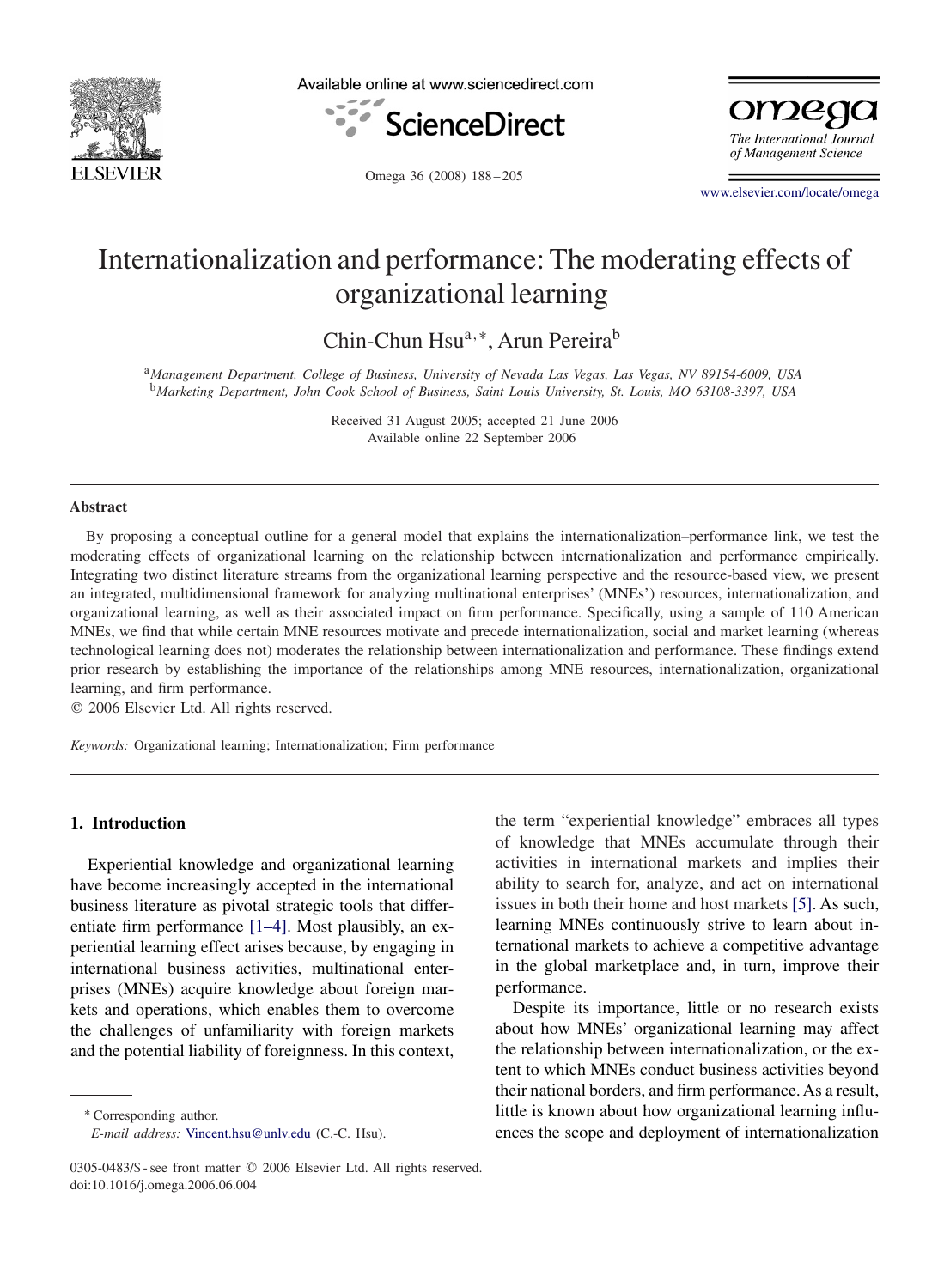and thereby differentiates firm performance. Because of continuing increase in international competition, an investigation of the role of organizational learning offers substantial value and importance to practitioners. Moreover, an investigation of the role of organizational learning may refine our conceptual understanding of the internationalization–performance link.

Although international business scholars have dedicated considerable effort to understand the internationalization–performance relationship, existing literature offers conflicting empirical findings about the performance implications of internationalization. These results include everything from linear (positive, negative, none) to nonlinear (U-shaped, inverted U-shaped, S-shaped) relationships (for a review, see [\[6\]\)](#page--1-0). Overall, the mixed results pertaining to this link suggest the need for a contingency perspective to explain the relationship. Two calls to resolve this inconclusiveness have attracted serious attention in the recent past. First, Delios and Beamish [\[7\]](#page--1-0) and Tallman et al. [\[8\]](#page--1-0) question whether internationalization is itself a source of performance difference or simply a consequential byproduct of other antecedents linked to firm-specific resources. Second, Ruigrok and Wagner [\[9\]](#page--1-0) and Kotabe et al. [\[10\]](#page--1-0) suggest that existing research examining the internationalization–performance link has overlooked potential moderating variables. To answer the first call, we test the internationalization–performance relationship in our model by considering internationalization as an intervening mechanism that aids in the translation of firm resources into performance. More specifically, resources drive internationalization and that, in turn, has a positive impact on firm performance. In response to the second call, this study investigates organizational learning as a moderator in the internationalization– performance relationship.

The objectives of this paper therefore are to (1) examine the link among resources, internationalization, and performance and (2) investigate the moderating role of organizational learning in the internationalization–performance link. We attempt to make three contributions. First, by studying the moderating role of organizational learning, we seek to extend knowledge about the role of organizational learning in influencing the effectiveness of a firm's international business activities. Second, this research addresses existing knowledge gaps by analyzing the influence of resource-based antecedents on internationalization. In other words, we consider the antecedents (e.g., product advantage, resources available for an international expansion) of internationalization and posit that they are core enablers (whereas organizational learning is a moderator) of the relationship between internationalization and firm performance. Third, in addition to testing theory, we offer useful guidelines for managers who are looking for theoretical explanations of the nature of the relationships among antecedents, internationalization, organizational learning, and performance.

The rest of the article is organized as follows: the next section briefly reviews the background literature. The third section develops a conceptual framework of the moderating role of organizational learning on the internationalization–performance link and derives several research hypotheses that are based on an integration of a wide array of literature. The fourth section describes the research methodology followed to test the hypotheses, and the fifth discusses the results of the data analyses. The article concludes with a delineation of the significance of the findings, managerial implications, and future research directions.

### **2. Theoretical background**

Traditional theories from international business literature have laid a solid foundation to explain why firms engage in international business from two perspectives: economic (rational) and behavioral (organizational).

## *2.1. Rational decision perspective of internationalization*

The economic-based internationalization literature focuses on environmental and firm-level factors and assumes that rational decision makers will choose the optimal solution on the basis of their rational analysis of institutional, industrial, and organizational factors. For example, international capital movement theory views international business activities as a function of international differences in the rates of return on capital [\[11\],](#page--1-0) and liquidity theory explains international business expansion through the reinvestment of local profits [\[12\].](#page--1-0) If one were to draw on national currency arbitrage theory, the rationale for internationalization could be explained in terms of different currency areas [\[13\].](#page--1-0) Location theory uses supply and demand variables to determine the spatial distribution of production processes [\[14\].](#page--1-0) Another conceptualization, the market imperfection theory, identifies two essential factors that drive MNEs to invest and operate internationally: there must be some market imperfections that hinder MNEs from conducting exporting and licensing, and MNEs must have some advantages to overcome the disadvantages they face compared with local firms [15,16]. Using the central ideas of a transaction cost economy